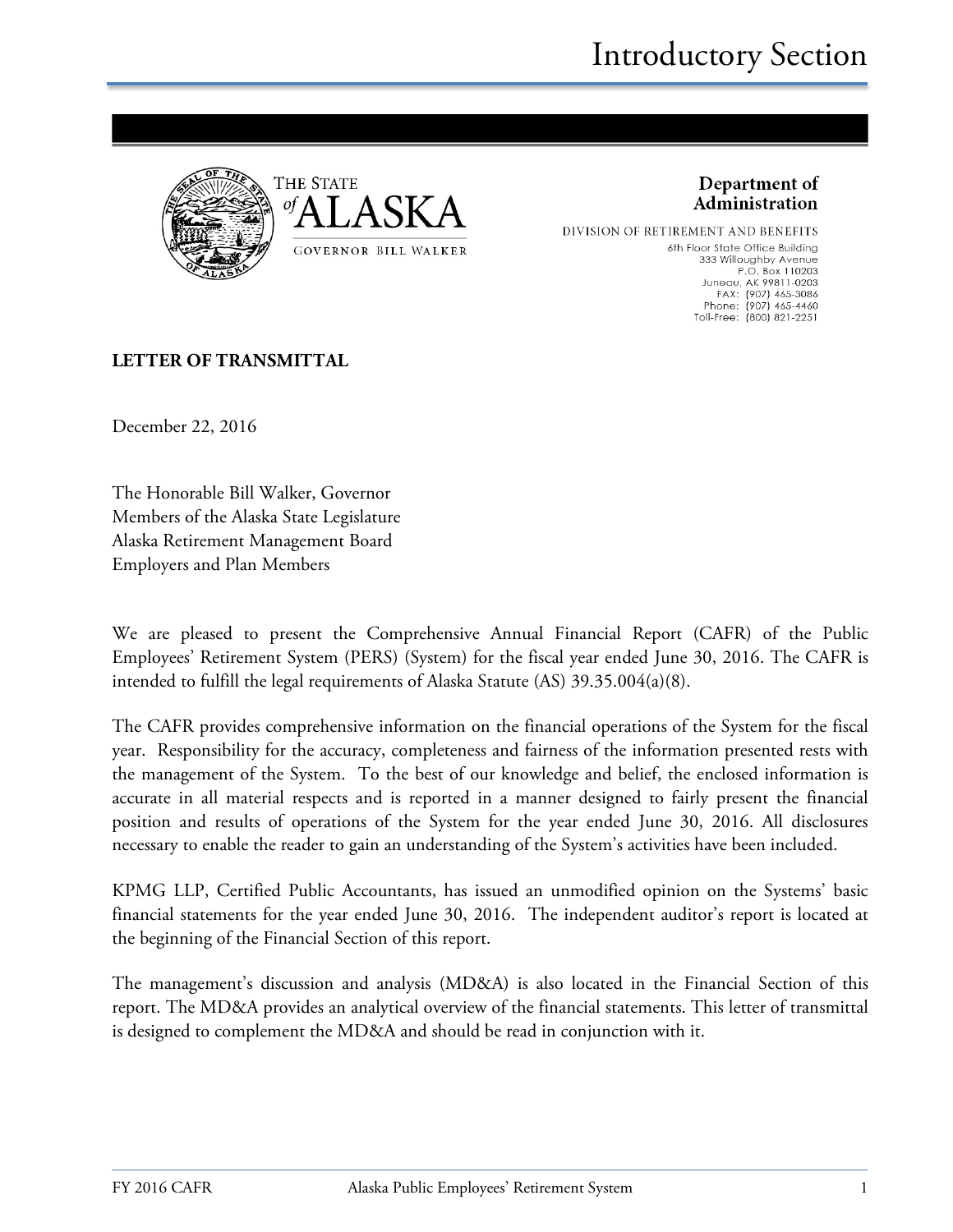The CAFR is divided into five sections:

- **Introductory Section**, which contains the letter of transmittal, the organization chart of the Division, and a list of the members serving on the Alaska Retirement Management Board (Board);
- **Financial Section**, which contains the Independent Auditor's Report, MD&A, basic financial statements, required supplementary information, and additional information;
- **Investment Section**, which contains a report prepared by the investment consultant, a report on investment activity, investment results, and various investment schedules;
- **Actuarial Section**, which contains the Actuarial Certification letter and the results of the most current annual actuarial valuation; and
- **Statistical Section**, which includes additional information related to financial trends, demographic and economic information, and operating information.

#### **Profile of the System**

The System was established in 1961 to provide pension benefits for eligible state and local government employees. Post-employment health care benefits were added in July 1, 1975. Senate Bill 141, signed into law on July 27, 2005, closed the Defined Benefit (DB) Plan effective July 1, 2006, to new members and created a Defined Contribution Retirement (DCR) Plan for members first hired on or after July 1, 2006. Beginning in fiscal year 2007, the System consists of: (1) the DB Plan and (2) the DCR Plan. This report includes both plans. The DB Plan includes the pension plan and the Alaska Retiree Health Care Trust (Tiers I, II, and III). The DCR Plan includes the defined contribution retirement trust, occupational death and disability plan, retiree major medical plan, and the health reimbursement arrangement plan (Tier IV).

#### **Reporting Entity**

The System is considered a component unit of the State of Alaska (State) for financial reporting purposes. Due to the closeness of the System's relationship to the State, it is included in the State of Alaska CAFR as a fiduciary fund.

The Commissioner of the Department of Administration, appointed by the Governor, is responsible for administering the System. In order to meet the statutory requirements of administering the System, the Commissioner appoints the Plan Administrator of the Division of Retirement and Benefits (Division). The Plan Administrator is responsible for the daily operations of the System.

The Board, constituted effective October 1, 2005, replaced the Public Employees' Retirement Board (effective July 1, 2005) and the Alaska State Pension Investment Board (effective October 1, 2005).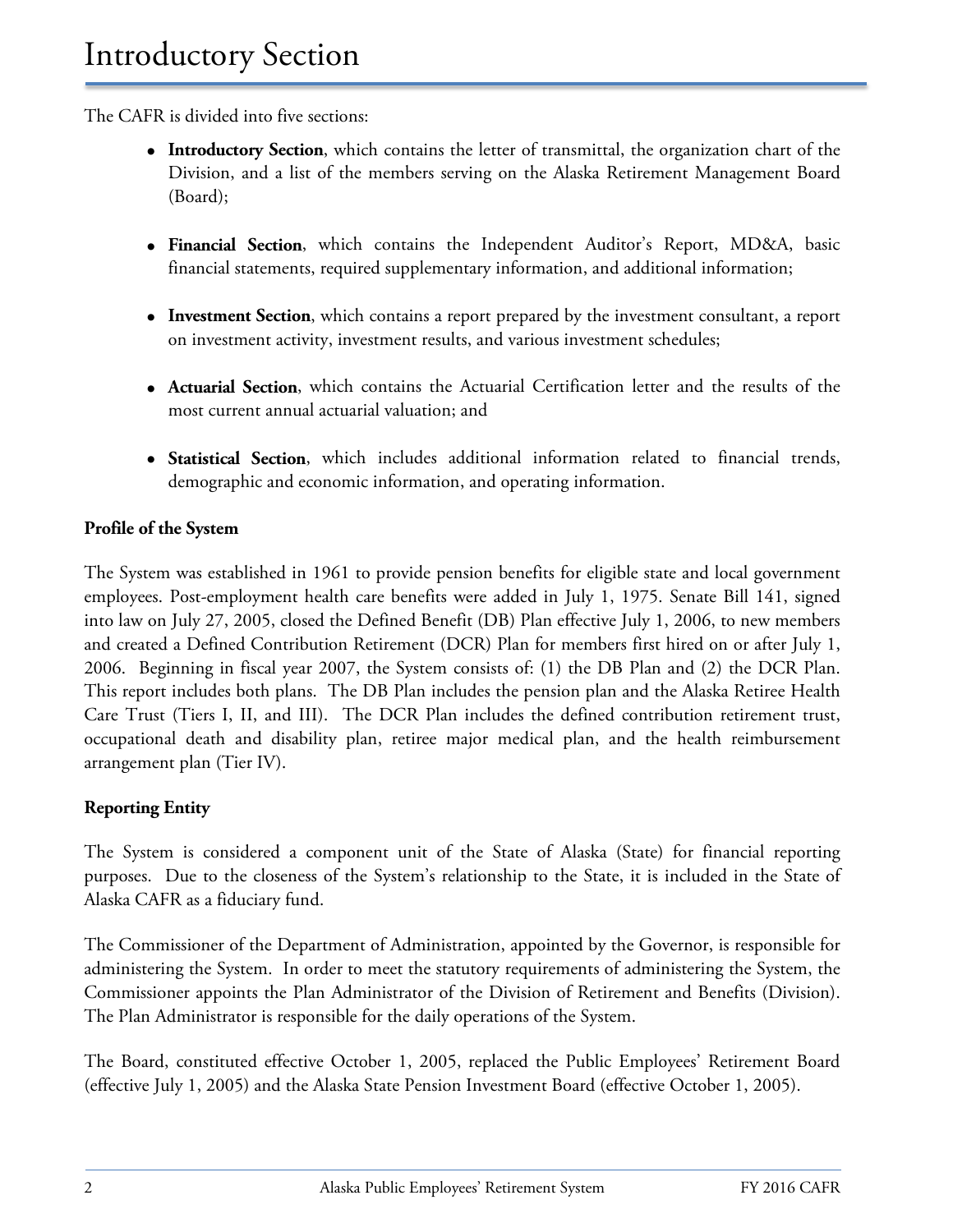The Board is responsible for:

- adopting investment policies and developing investment objectives;
- providing a range of investment options and establishing the rules by which participants can direct their investments among those options, when applicable;
- establishing crediting rates for members' individual contribution accounts, when applicable;
- assisting in prescribing policies for the proper operation of the System;
- coordinating with the System Administrator to have actuarial valuations performed;
- reviewing actuarial assumptions and conducting experience analyses;
- contracting for an independent audit of actuarial valuations and external performance calculations; and
- reporting the financial condition of the Systems to the Governor, Legislature, and individual employers participating in the System.

#### **Major Initiatives / Changes**

The System continues to make progress on several on-going projects. Most of these efforts are focused on improving customer service, technology, methods for employers to submit information, methods for members to obtain information, and continued compliance with accounting requirements of the Governmental Accounting Standards Board (GASB) and the Financial Accounting Standards Board (FASB), as applicable.

The System continues to assess and retool its communication efforts, which include printed handbooks, newsletters, and website content. The System strives to ensure that all communication material is clear, accurate, and user-friendly.

The System strives to provide the highest degree of customer service to all members. The Division continues to enhance and develop the central Member Services Section with the goals of improving phone service, provide faster processing of all customer requests, and improving member education services.

The System continues to offer a broad array of fairs and seminars directed toward both active members and employers, with the goal to assist employers with successful marketing of the plans, educating members about all benefits available from early career through to retirement, encouraging healthy living, and how to best use the health plan.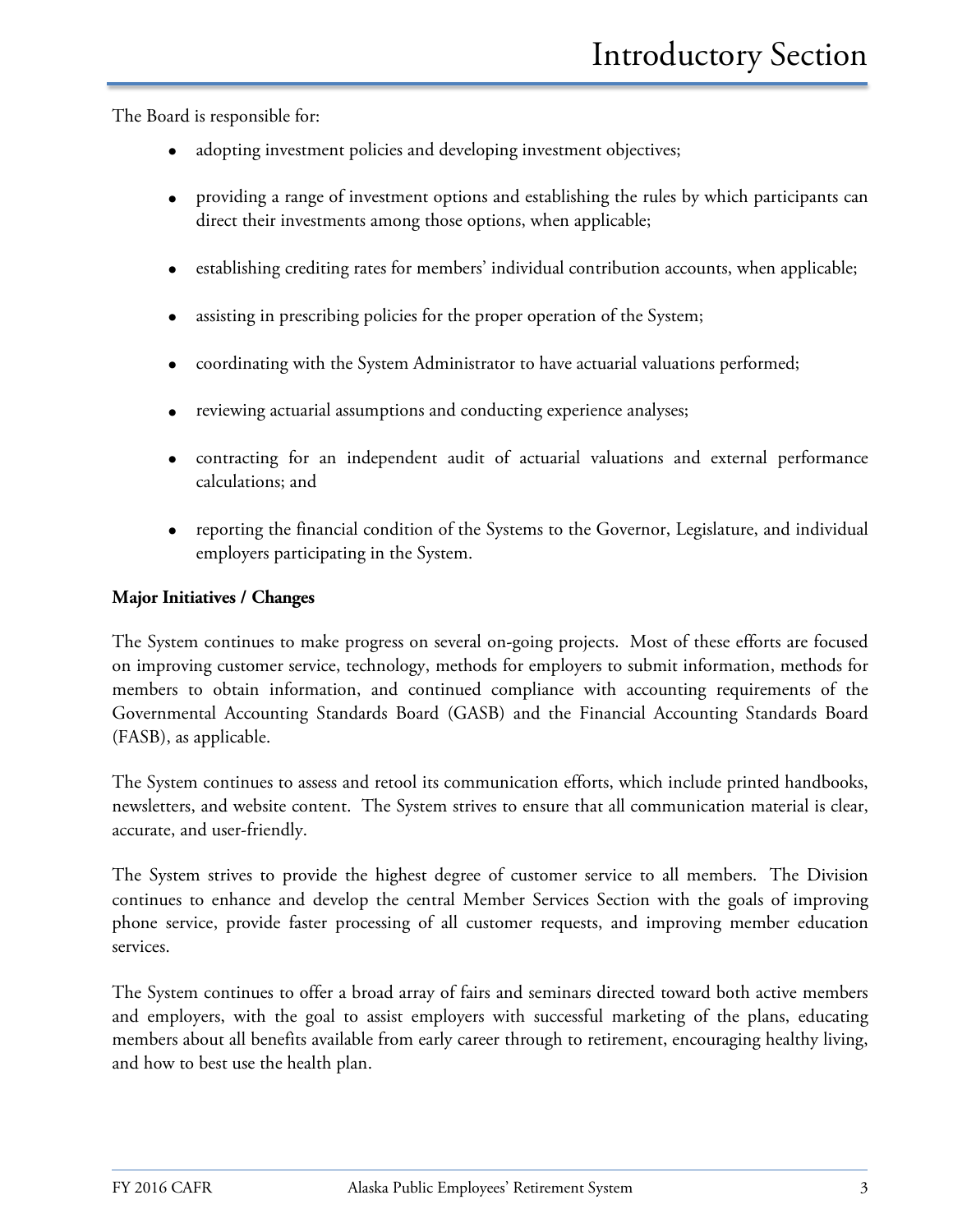#### **Funding Requirements**

The System's consulting actuary, Buck Consultants, presented the results of the June 30, 2015, actuarial valuation report to the Plan Administrator, Division, and the Board. The assumptions and benefits are explained in the Actuarial Section of this report.

Based on the most recent valuation report dated June 30, 2015, the System's DB Plan has a funding ratio (actuarial value of DB Plan assets divided by actuarial liabilities for pension and postemployment healthcare benefits) of 78.3%. The DB Plan's unfunded actuarial accrued liability (actuarial liability minus actuarial value of DB plan assets) totals approximately \$4.5 billion. The unfunded liability continues to be addressed at all levels of the State. The Governor's budget proposes to provide funding to System's employers in order to maintain an appropriate level of employer contributions while also paying the actuarially determined contribution rate adopted by the Board.

#### **Investments**

On June 30, 2016, the DB Plan's investment portfolio was valued at \$14.9 billion and earned a (0.36)% return for the fiscal year ended June 30, 2016. The DCR Plan's investment portfolio was valued at \$968.0 million for the fiscal year ended June 30, 2016. Over the past five years ending June 30, 2016, the DB Plan's investments earned a 6.64% return. The Board has statutory oversight of the System's investments and the Department of Revenue, Treasury Division, provides staff for the Board. Actual investing is performed by investment officers in the Treasury Division or by contracted external investment managers. The Board reviews and updates investment policies and strategies and is responsible for safeguarding invested assets.

#### **Accounting System**

This CAFR has been prepared to conform to the principles of accounting and reporting established by the GASB. Specific accounting treatments are detailed in the Notes to Financial Statements found in the Financial Section of this report.

#### **Internal Controls**

Division management is responsible for establishing and maintaining a system of internal controls to protect System assets from loss, theft, or misuse and to ensure adequate accounting data is compiled for the preparation of financial statements in conformity with generally accepted accounting principles. The cost of internal control should not exceed anticipated benefits; the objective is to provide reasonable, rather than absolute, assurance that the financial statements are free of any material misstatements.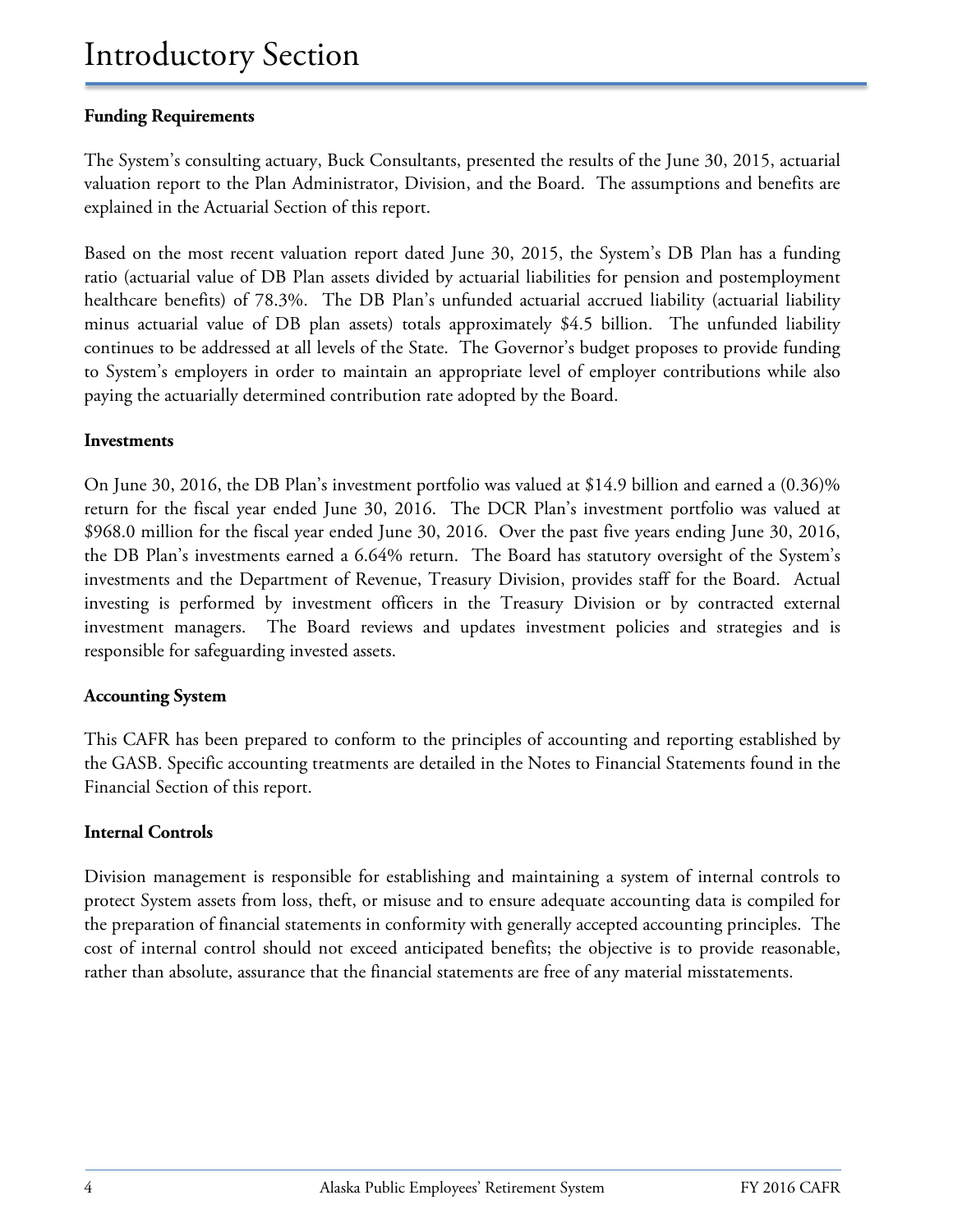#### **Awards**

The Government Finance Officers Association of the United States and Canada (GFOA) awarded a Certificate of Achievement for Excellence in Financial Reporting to the System for its CAFR for the fiscal year ended June 30, 2015. The Certificate of Achievement is a prestigious national award that recognizes conformance with the highest standards of preparation of state and local government financial reports.

In order to be awarded a Certificate of Achievement, a government entity must publish an easily readable and efficiently organized CAFR. This report must satisfy both U.S. generally accepted accounting principles and applicable legal requirements.

A Certificate of Achievement is valid for a period of one year. We are confident our current CAFR continues to meet the Certificate of Achievement Program's requirements and are submitting it to the GFOA for consideration.

Additionally, the Public Pension Coordinating Council (PPCC) awarded the Public Pension Standards Award for Funding and Administration certificate to the Division for the fiscal year ended June 30, 2016.

The Public Pension Standards Award for Funding and Administration certificate is valid for a period of one year. The Division is confident the System will continue to meet the standards award requirements and will apply to the PPCC for consideration in 2017.

#### **Acknowledgements**

The preparation of this report is made possible by the dedicated services of the staff of the Department of Administration, Division of Retirement and Benefits; Department of Law; and the Department of Revenue, Treasury Division. This report is intended to provide complete and reliable information as a basis for making management decisions, as a means of determining compliance with legal provisions, and as a means of determining responsible stewardship of the System's financial resources.

The report is available on the web at<http://doa.alaska.gov/drb/pers/perscafr.html> and mailed to those who submit a formal request. This report forms the link between the System and the membership. The cooperation of the membership contributes significantly to the success of the System. We hope the employers and plan members find this report informative.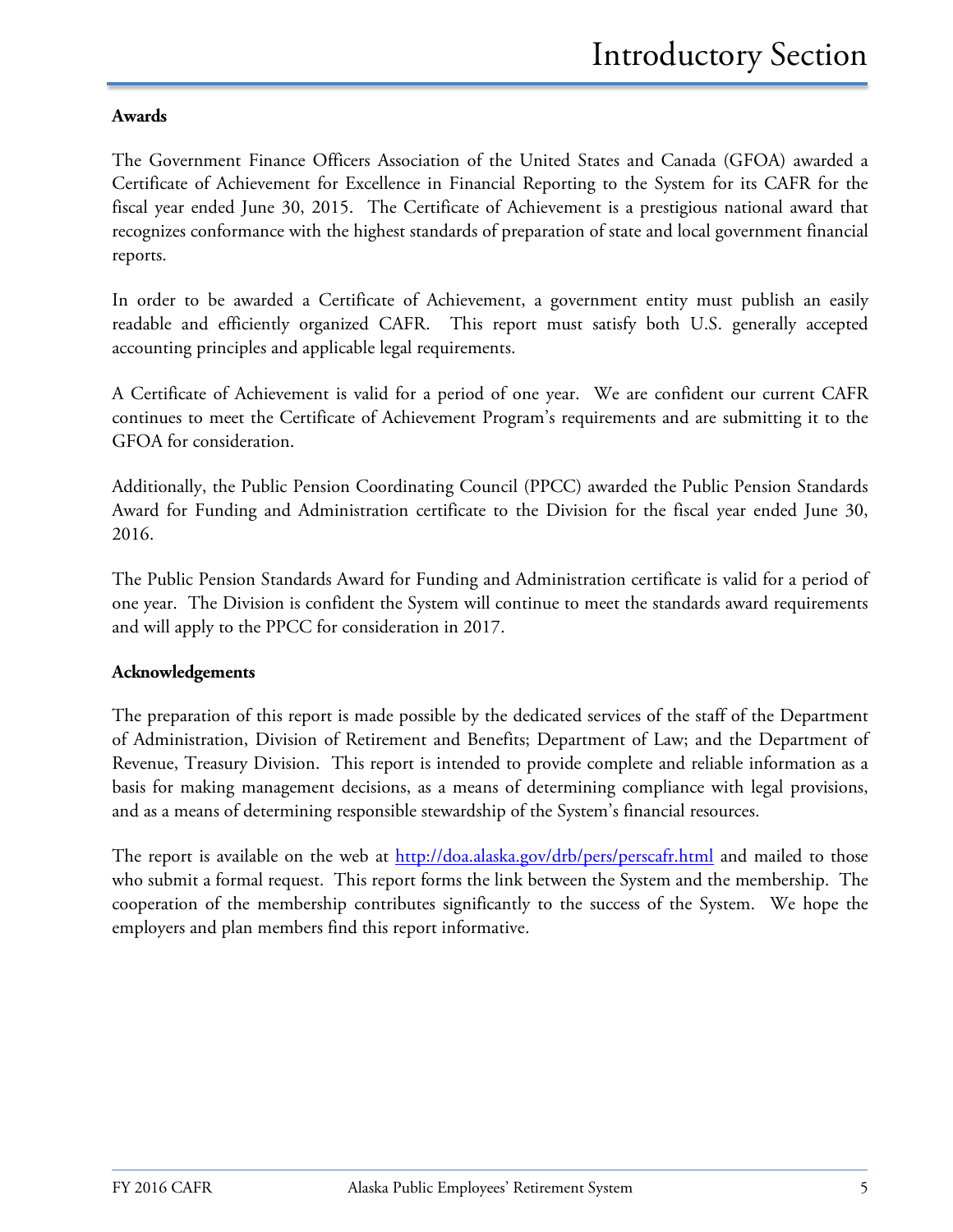We are grateful to the Alaska Retirement Management Board, staff, advisors, and to the many people who have diligently worked to assure the successful operation of the System.

Respectfully submitted,

Jim Puckett Michaud Michele Michaud Chief Operations Officer Chief Health Official

Kathy Lea

Kathy Lea Kevin Worley

Sheldon Fisher Ryan Mitchell-Colgan Commissioner Deputy Commissioner

Milule Wie

Chief Pension Officer Chief Financial Officer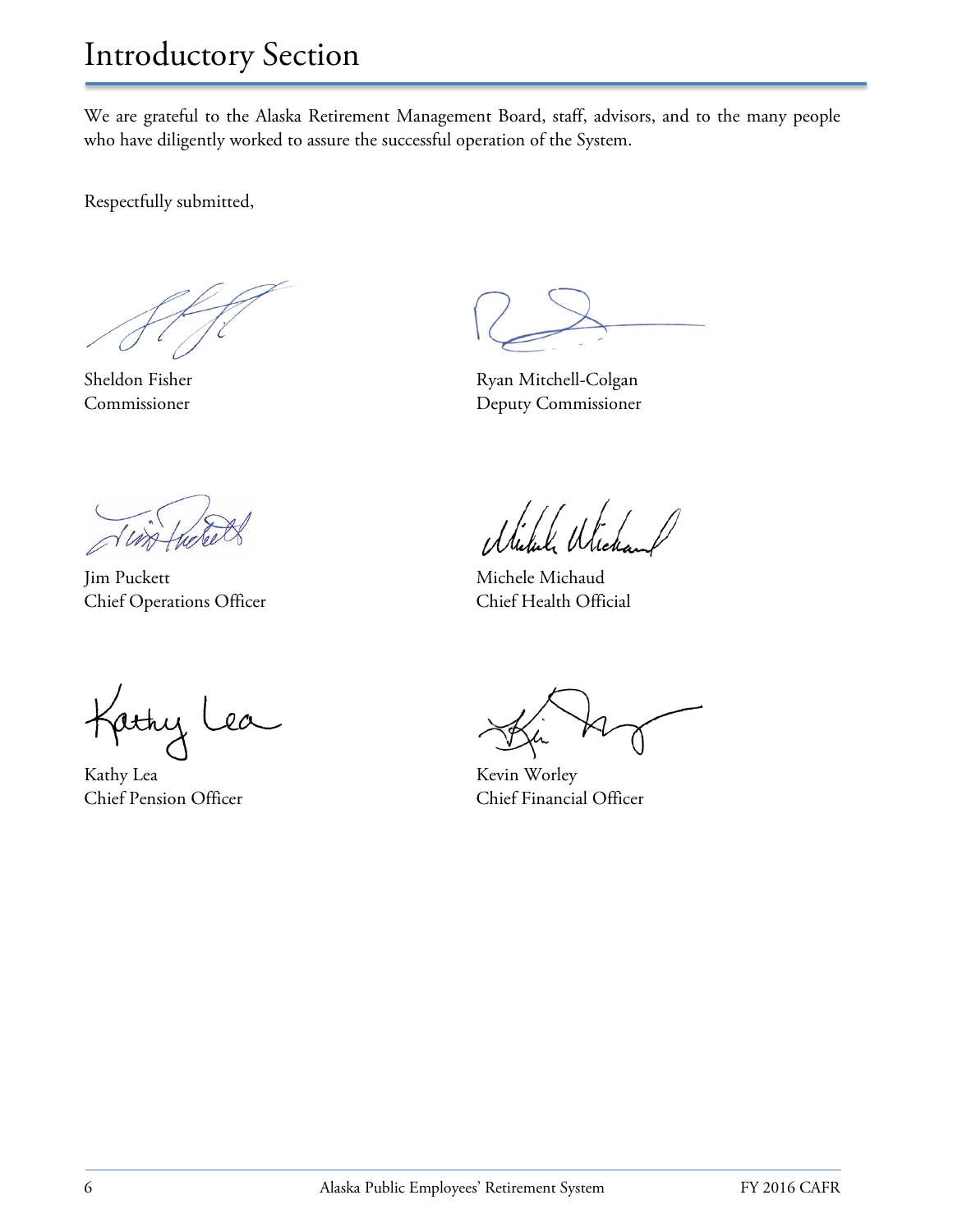

Government Finance Officers Association

# Certificate of Achievement for Excellence in Financial Reporting

Presented to

## **Alaska Public Employees' Retirement System**

For its Comprehensive Annual Financial Report for the Fiscal Year Ended

June 30, 2015

ry R. Emer

Executive Director/CEO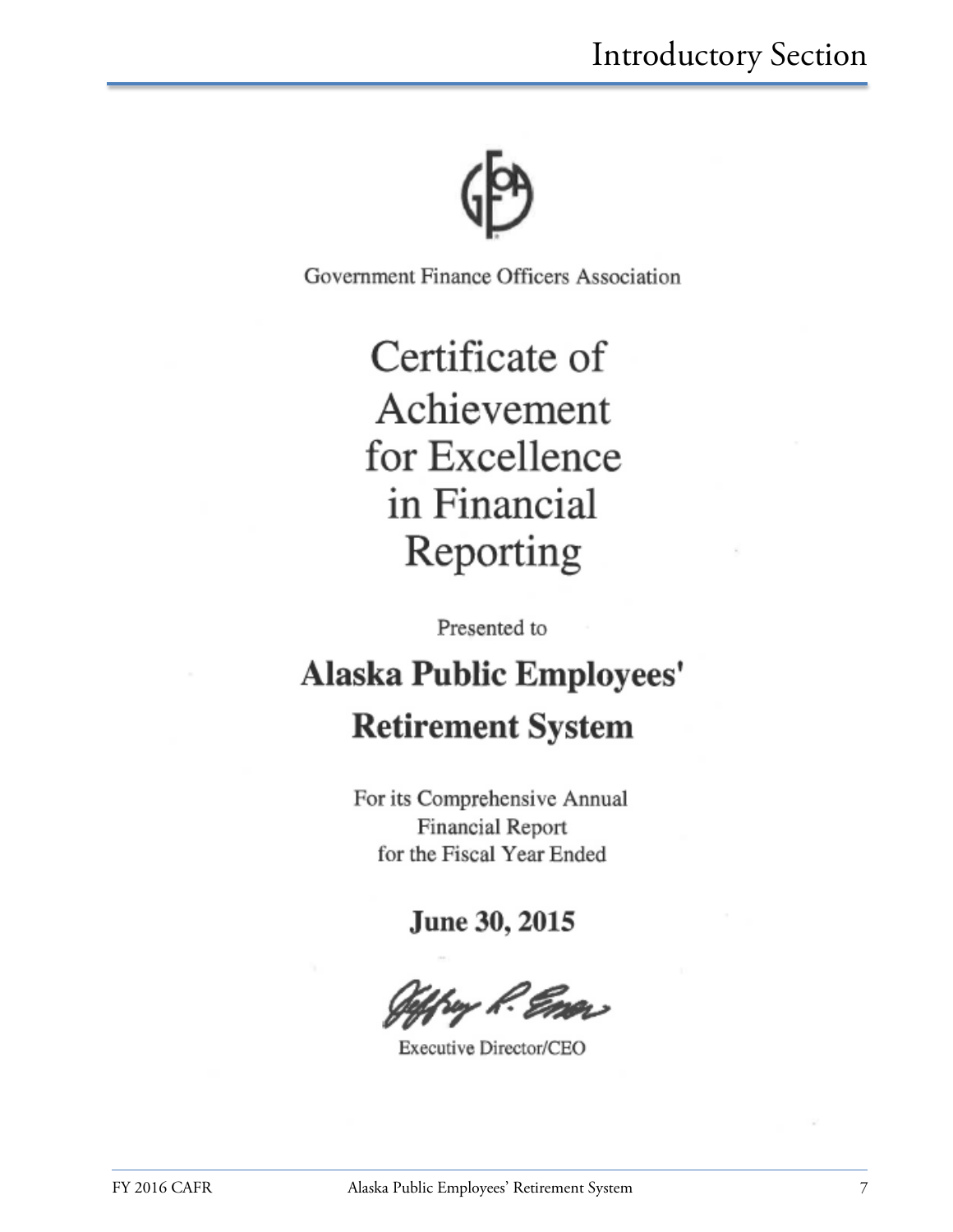

### Public Pension Coordinating Council

## *Public Pension Standards Award For Funding and Administration 2016*

Presented to

## *Alaska Public Employees' Retirement System*

In recognition of meeting professional standards for plan funding and administration as set forth in the Public Pension Standards.

*Presented by the Public Pension Coordinating Council, a confederation of*

National Association of State Retirement Administrators (NASRA) National Conference on Public Employee Retirement Systems (NCPERS) National Council on Teacher Retirement (NCTR)

alan Hilimple

Alan H. Winkle Program Administrator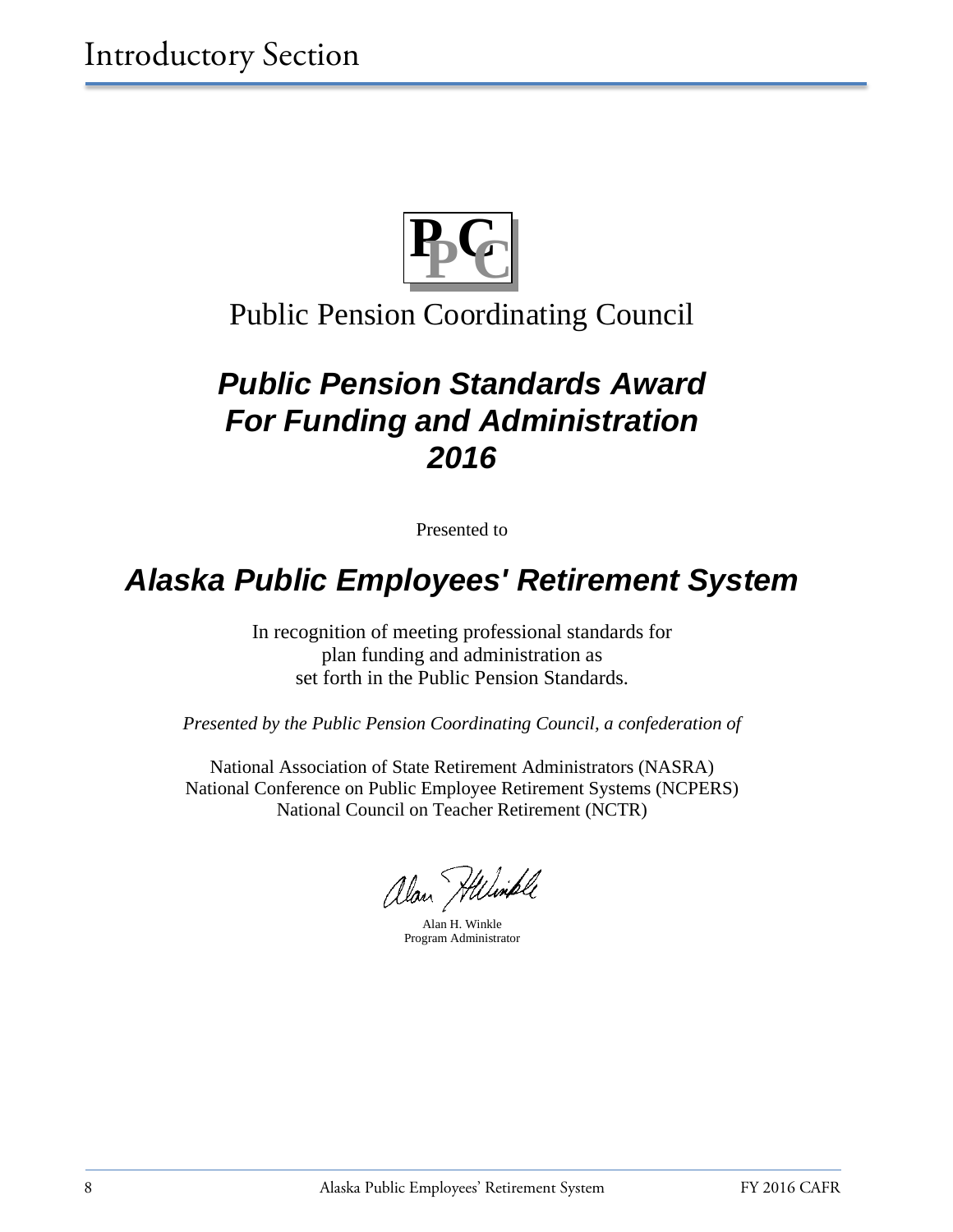### **ORGANIZATION CHART**

**As of June 30, 2016**

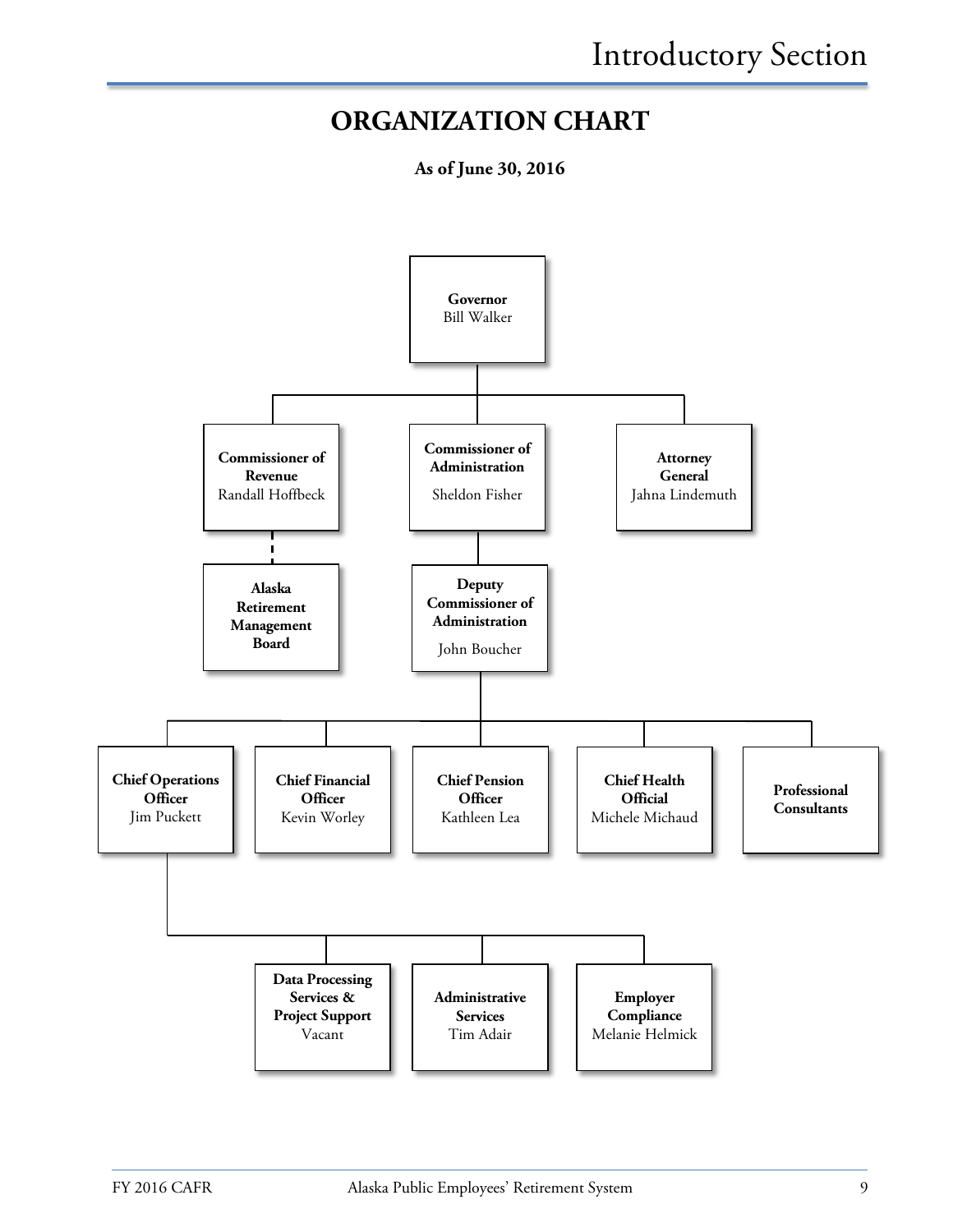#### **Section Responsibilities**

The **Member Services Section** is responsible for providing comprehensive retirement counseling to the participating members and employers in the plan. This section appoints members to retirement and maintains benefit payment information.

The **Health Plan Administration Section** is responsible for the administration of health, disability, and life insurance. This section provides benefits counseling and plan change information to the membership.

The **Financial Services Section** is responsible for maintaining the employee and employer records and accounts in each of the plans administered by the Division, producing financial statements and reports, and assuring compliance with Internal Revenue Service requirements.

The **Data Processing Services and Project Support Section** supports the information systems the System uses. Responsibilities include planning, development, data base design, programming, and operational support of the data processing systems, including the Local Area Network.

The **Administrative Services Section** is responsible for budget preparation, fiscal management of appropriations, procuring professional services, supplies, and equipment. The section manages the System's record center containing the members' physical records and performs other administrative functions such as legislative tracking and personnel management.

|                             | <b>Professional Consultants</b>      |                                      |
|-----------------------------|--------------------------------------|--------------------------------------|
| <b>Consulting Actuary</b>   | Third-Party Healthcare Claim         | <b>Consulting Physicians</b>         |
| <b>Buck Consultants</b>     | Administrator                        | Ward Hurlburt, M.D.                  |
| Denver, Colorado            | Aetna Life Insurance Company         | Juneau, Alaska                       |
| Gabriel Roeder Smith        | Lexington, Kentucky                  | Terrence Tauschek                    |
| Denver, Colorado            | HealthSmart Benefit Solutions, Inc.  | Anchorage, Alaska                    |
|                             | Charleston, West Virginia            | Michael Fraser                       |
| <b>Independent Auditors</b> | Moda Health / Delta Dental of Alaska | San Diego, California                |
| <b>KPMG LLP</b>             | Portland, Oregon                     | First Medical Advisory Group Inc.    |
| Anchorage, Alaska           | PayFlex Systems USA, Inc.            | Salem, Oregon                        |
|                             | Omaha, Nebraska                      | Maximus Federal Services             |
| <b>Benefits Consultants</b> | CHCS Services, Inc.                  | Reston, Virginia                     |
| Maximus Federal Services    | Pensacola, Florida                   | Mountain State Orthopedic Consulting |
| Reston, Virginia            |                                      | Eagle, Idaho                         |
| The Segal Company           | <b>Legal Counsel</b>                 | Objective Medical Assessments Corp.  |
| Greenwood Village, Colorado | Joan Wilkerson                       | Seattle, Washington                  |
|                             | Siobhan McIntyre                     |                                      |
| <b>IT Consultants</b>       | Kevin Dilg                           |                                      |
| Computer Task Group         | <b>Assistant Attorney Generals</b>   |                                      |
| Applied Microsystems, Inc.  | Juneau, Alaska                       |                                      |
| Anchorage, Alaska           | Ice Miller LLP                       |                                      |
| Alaska IT Group             | Indianapolis, Indiana                |                                      |
| Juneau, Alaska              |                                      |                                      |

A list of investment consultants can be found on pages 72-73 and on the Schedule of Investment Management Fees on pages 81-82.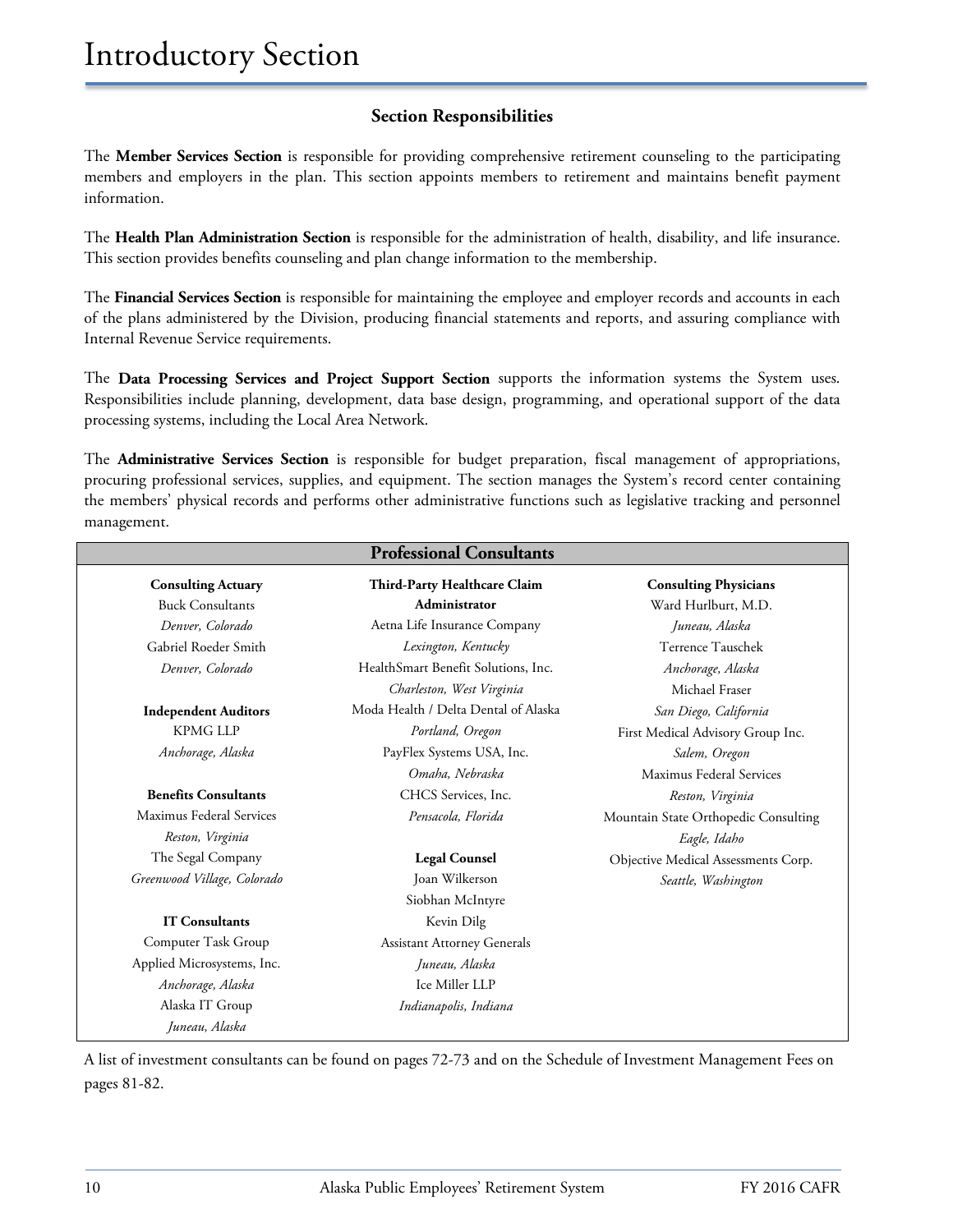### **Alaska Retirement Management Board**

**As of June 30, 2016**

**Gail Anagick Schubert, Chair**, serves as the President and CEO of the Bering Straits Native Corp. (BSNC), one of the twelve Alaska Native regional corporations formed under the Alaska Native Claims Settlement Act. She is Treasurer of the Alaska Federation of Natives, Vice Chair of the Akeela Treatment Services Board, Vice Chair of the Alaska Native Justice Center, and Vice Chair of the ANCSA Regional Association. Ms. Schubert is the immediate past chair of the Alaska Native Heritage Center, which she served on for nearly 15 years. She is a member of the Anchorage Chamber of Commerce ATHENA Society, a program that recognizes women's leadership. She has served on the BSNC Board of Directors since 1992. Ms. Schubert is the 2014 recipient of the Northwest Indian Bar Association's Unsung Hero Award. The annual award honors an attorney for his or her outstanding contributions toward improving the legal and political landscape of Pacific Northwest Indian Country. Prior to joining BSNC, Ms. Schubert practiced law in Anchorage after a successful career on Wall Street, where she worked at the Federal Reserve Bank of New York and two Wall Street law firms. She earned an undergraduate degree from Stanford University, a MBA from Cornell University's Johnson School of Management with an emphasis in accounting and finance, and a JD from the Cornell University School of Law. Ms. Schubert was born and raised in Unalakleet, Alaska.

**Robert M. ("Rob") Johnson, Vice Chair**, has been an attorney in Alaska for over 40 years. In private practice, Mr. Johnson was outside counsel for ARMB since its inception in 2005 until he recently retired from full-time practice. He also was sole outside counsel for ARMB's predecessor entities, the Alaska State Pension Investment Board and the PERS and TRS board. Mr. Johnson's law practice included many matters of state-wide importance including Exxon Valdez litigation, public sector labor disputes under the Public Employees Relations Act, and multi-year controversies involving valuation of the Trans-Alaska Pipeline System. His public employment included tenures as an assistant attorney general and director of petroleum revenue. Mr. Johnson received his law degree from Stanford and a BA in history from Claremont McKenna College.

**Gayle W. Harbo, Secretary**, retired after teaching mathematics in Fairbanks for 25 years. She also served as math department chair, as advanced placement coordinator, on the district curriculum, evaluation and budget committees, and twice as chair of the Lathrop Self-Evaluation for Accreditation Committee. Ms. Harbo is a member of Alpha Delta Kappa, AARP, National Retired Teachers of Alaska, Fairbanks Retired Teachers Association, National Council of Teacher Retirement Systems, NCTR Education Committee, and the Alaska Teachers' Retirement Board. She is also a co-manager of a family trust. Ms. Harbo was named Alaska Teacher of the Year in 1989. She holds a BS in Mathematics from North Carolina State University, and a Masters in Teaching from the University of Alaska, Fairbanks, and has completed an additional 40 hours in mathematics, counseling, law and finance.

**Tom Brice** is the Business Representative for the Alaska District Council of Laborers administering the contracts in Southeast Alaska for Laborers Local 942 and Public Employees Local 71. He was elected to the position of Vice President of Laborers Local 942 in 2011, and has sat on the negotiating team for the state contract with Public Employees Local 71 for the past three contracts. Prior to this position, Mr. Brice was the Apprenticeship Outreach Coordinator for the Alaska Works Partnership. Here he developed and managed a statewide program focused on assisting qualified rural Alaskans to gain entrance to the various registered Alaskan Building Trade apprenticeships. Mr. Brice also served in the Alaska State House of Representatives between the 18th and 21st legislatures. He has a BA from the University of Alaska Fairbanks.

**Kristin Erchinger** is currently finance director for the city of Seward, having worked for the city in finance positions since 1994 including a year serving simultaneously as finance director and acting city manager. She became the finance director in 2000. Ms. Erchinger is past president of the Alaska Government Finance Officer's Association and